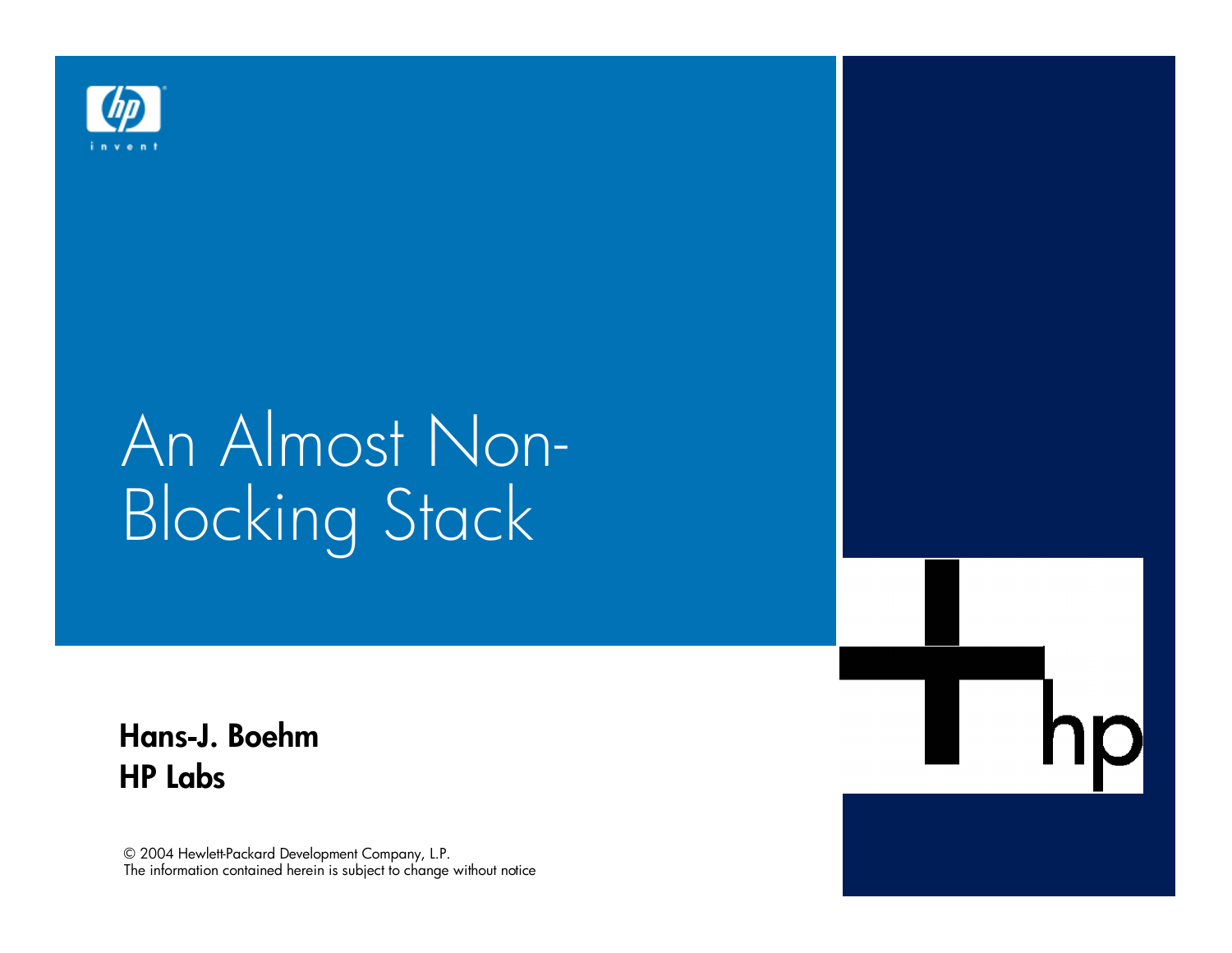

#### Motivation

- Update data structures in signal/interrupt handlers.
	- Sampling code profilers.
	- Perhaps just log the signal.
- Underlying application may be multithreaded.
- Need to guard against concurrent accesses by
	- Multiple threads.
	- Multiple signal handlers.
	- Thread code and signal handler.
- But locking in signal handlers is unsafe.
	- In Pthreads, pthread\_mutex\_lock is not "async-signal-safe".
	- $-$ Interrupted thread may already hold lock  $\rightarrow$  signal handler can't safely reacquire it.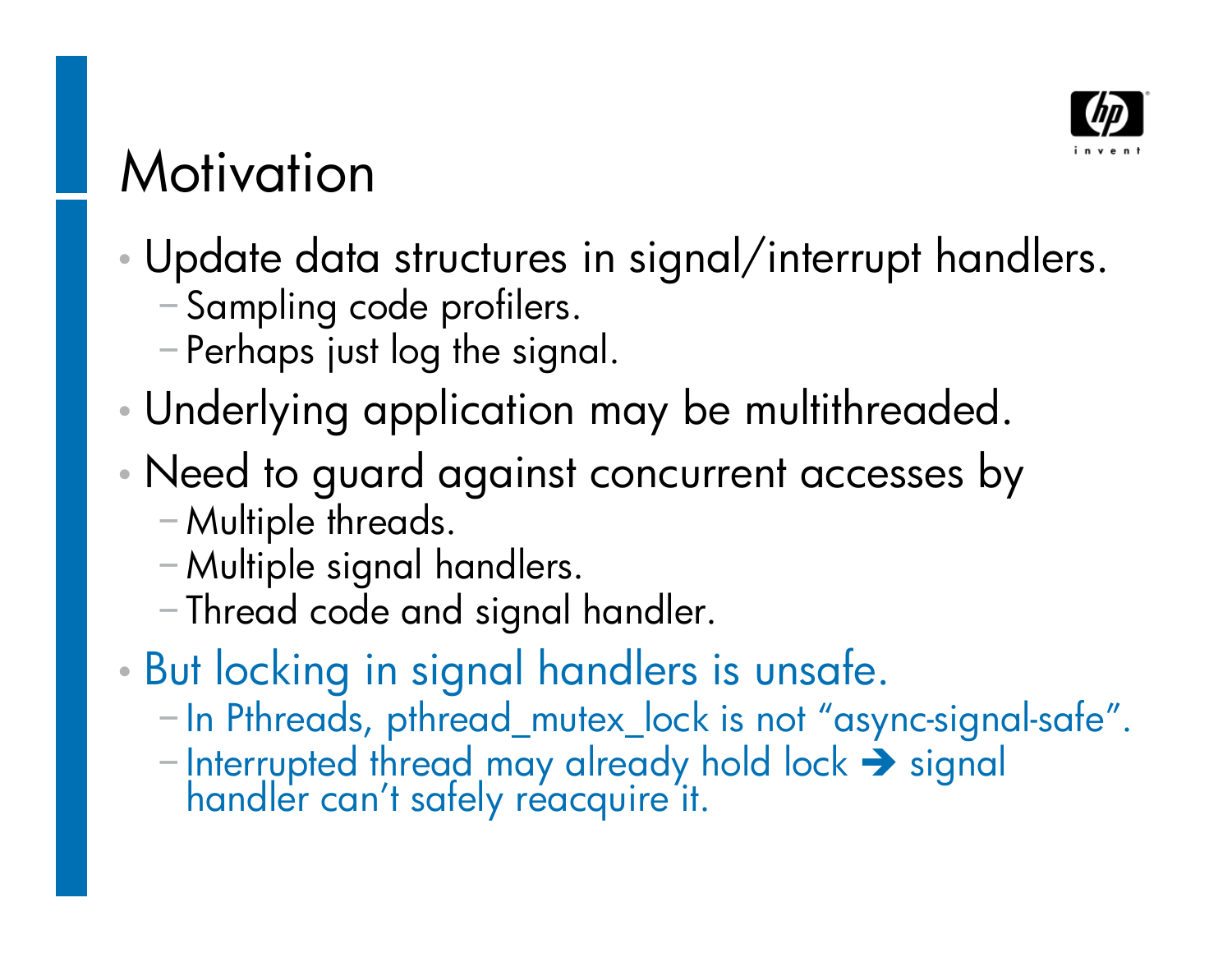

### The "obvious" solution

- Use lock-free data structures!
	- Blocked processes (e.g. interrupted by signal) are no problem.
- Many known algorithms
	- Linked stack solution dates back to Treiber, 1986.
- But for pointer-based operations these algorithms either:
	- Require CAS instruction wide enough for a (pointer, version) pair, with "wrap-proof" version number, or
	- Constrain the underlying storage manager to prevent reuse, or
	- Are reasonably complex, and usually use per-thread memory.
- They are also completely lock-free, more than we require.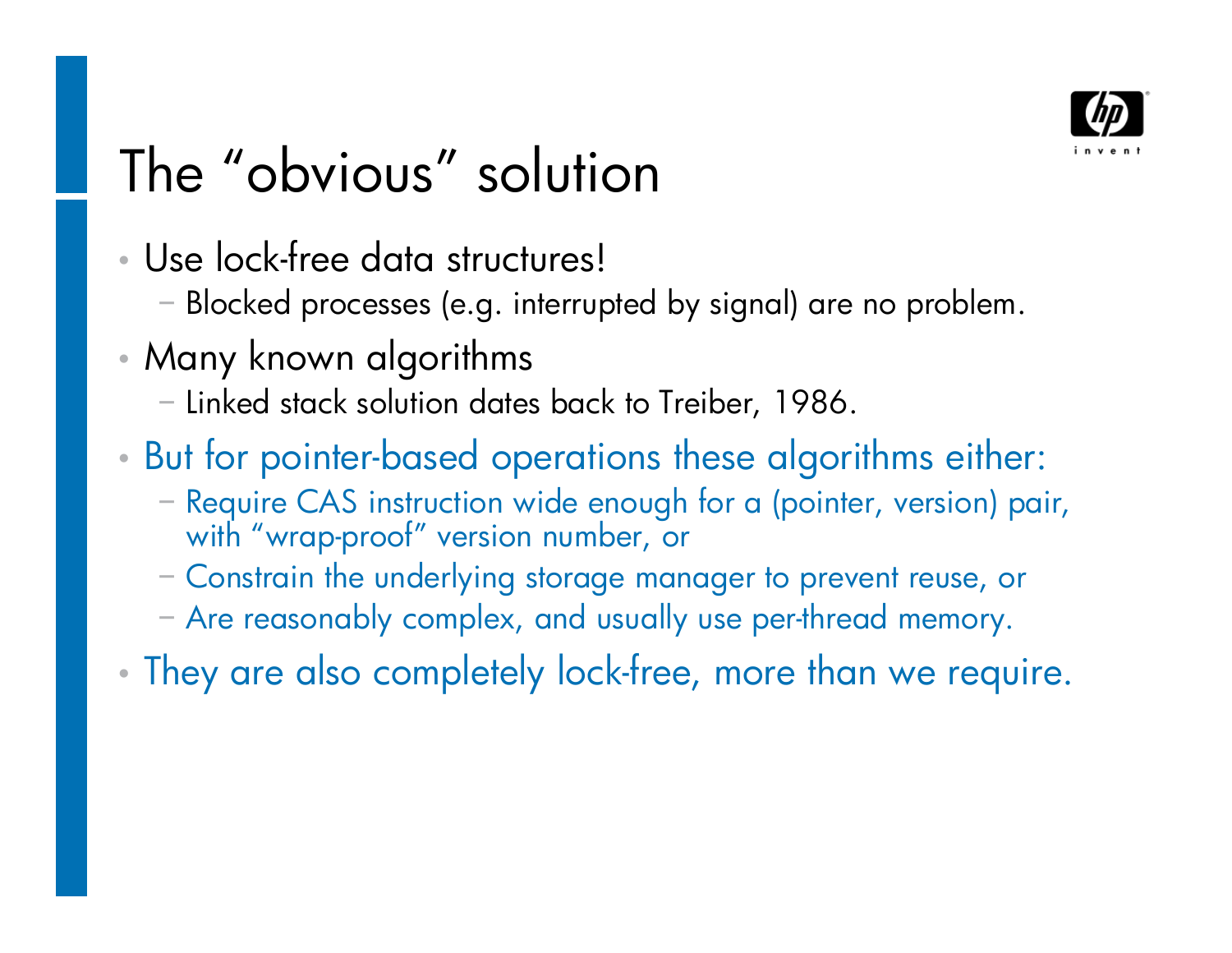

### The real requirements:

- At most *n* threads; main program and single handler share data structure; handler can't be reentered:
	- Requirement: With at most *n* inactive threads, a data structure access by an active thread will progress.
- Threaded main program and *n* handlers share data structure; handler can't be reentered; main program locks data structure accesses:
	- Requirement: With at most *n* inactive threads, a data structure access by an active thread will progress.
- We can bound the number of blocked threads (often by one).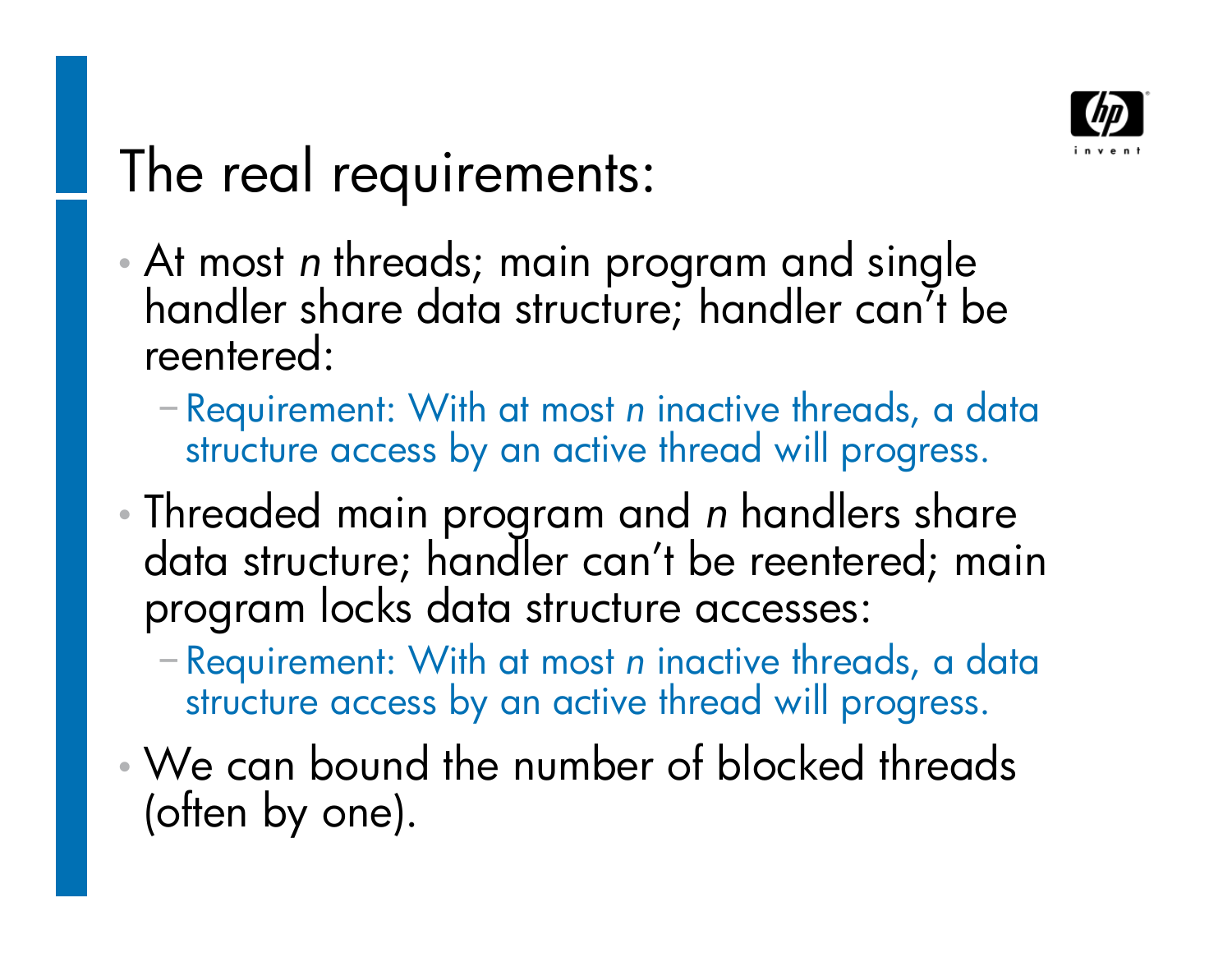

## A definition:

A data structure is *N-non-blocking* (*N-lock-free*) if

- It supports concurrent access by any number of concurrent threads.
- $-I$ f at least one active process is trying to access the data structure, then one such thread will make progress, provided
	- At most *N* inactive processes are concurrently trying to access the data structure.
- It is *almost non-blocking* (*almost-lock-free*) if it is *N*non-blocking for some *N*.
- This is good enough for the signal-handler case.
- It helps for page fault or preemption tolerance.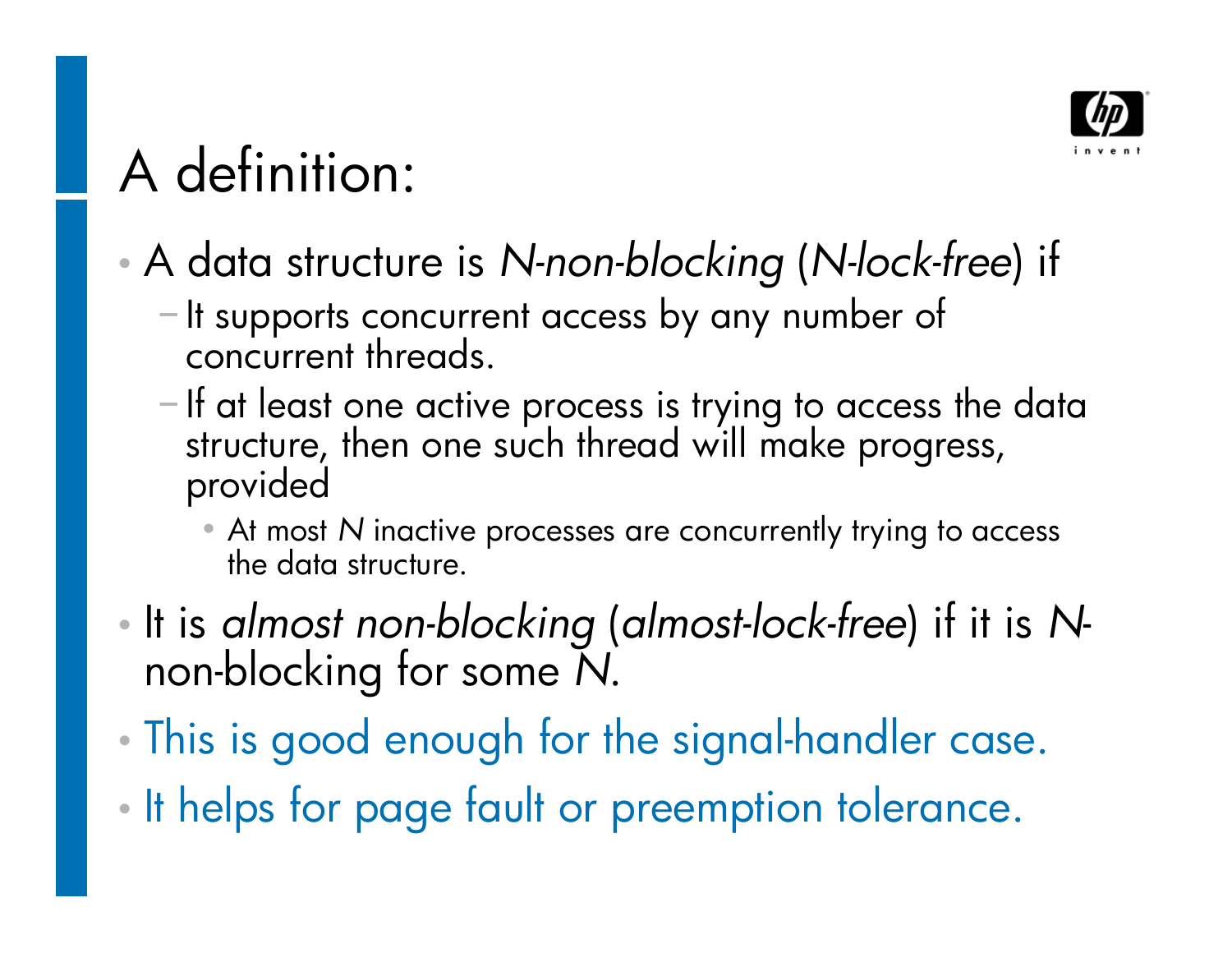

### Our specific algorithm

- We give a simple, performance competitive, almost non-blocking, linked stack implementation.
- Linked stack is illustrative, and often sufficient.
	- E.g. simple memory allocation.
		- But see also Michael, PLDI04
- Can be interface compatible with non-blocking implementation based in wide CAS.
	- Client assumes almost non-blocking.
	- Use wide CAS where available
		- E.g. X86-32, Intel X86-64, future Itanium,
	- Use almost non-blocking algorithm where unavailable
		- **E.g. AMD X86-64, current Itanium, ...**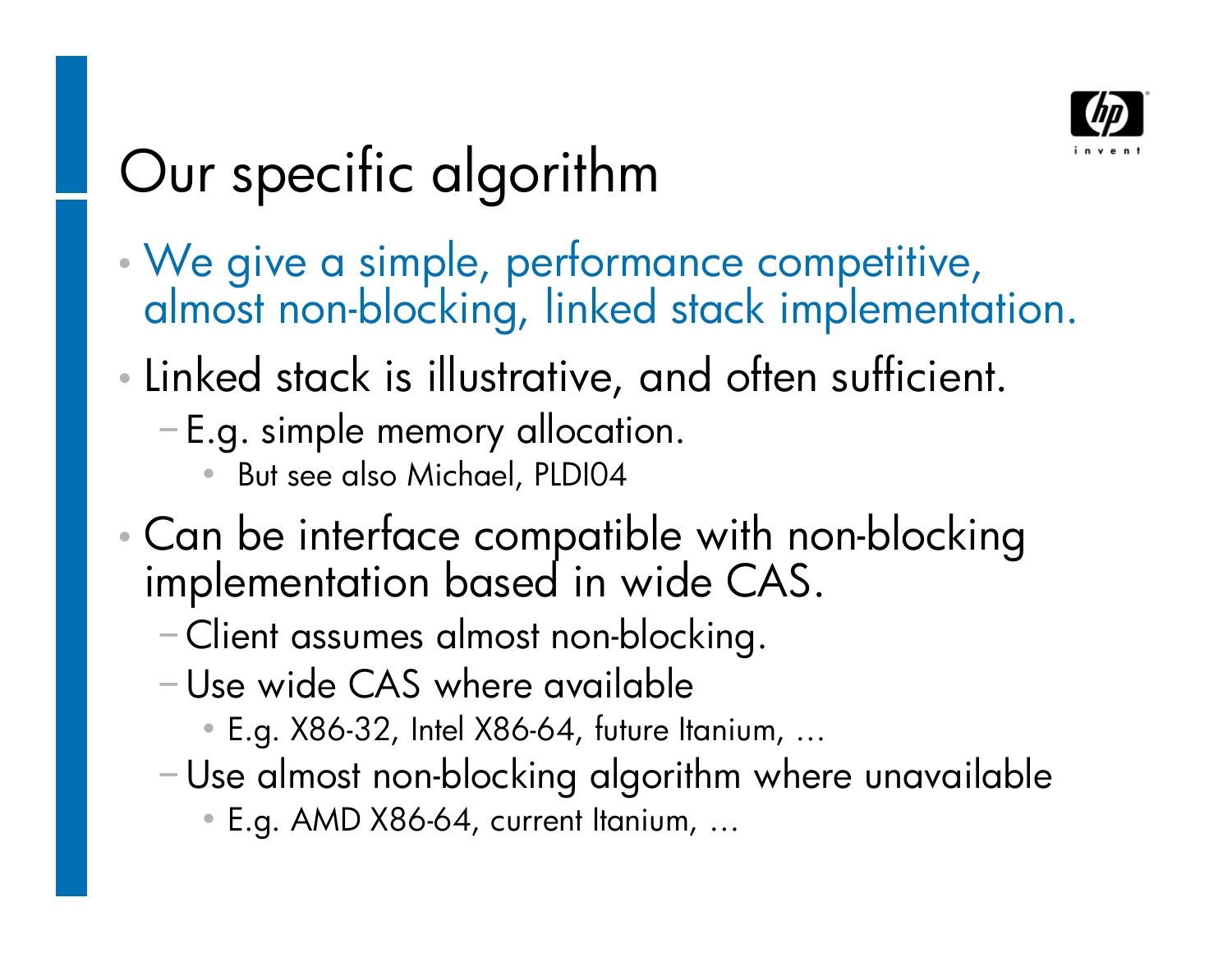

### Problem details

```
 Naïve pop operation fails:
```

```
/* WRONG !! */
node *pop(node **list)
{
   node *result, *second;
   do {
     result = *list;
     node *second = result -> next;
   } while (!CAS(list, result, second));
   return result;
}
```
 CAS may succeed if \*list reverts to original value. -Known as "ABA problem".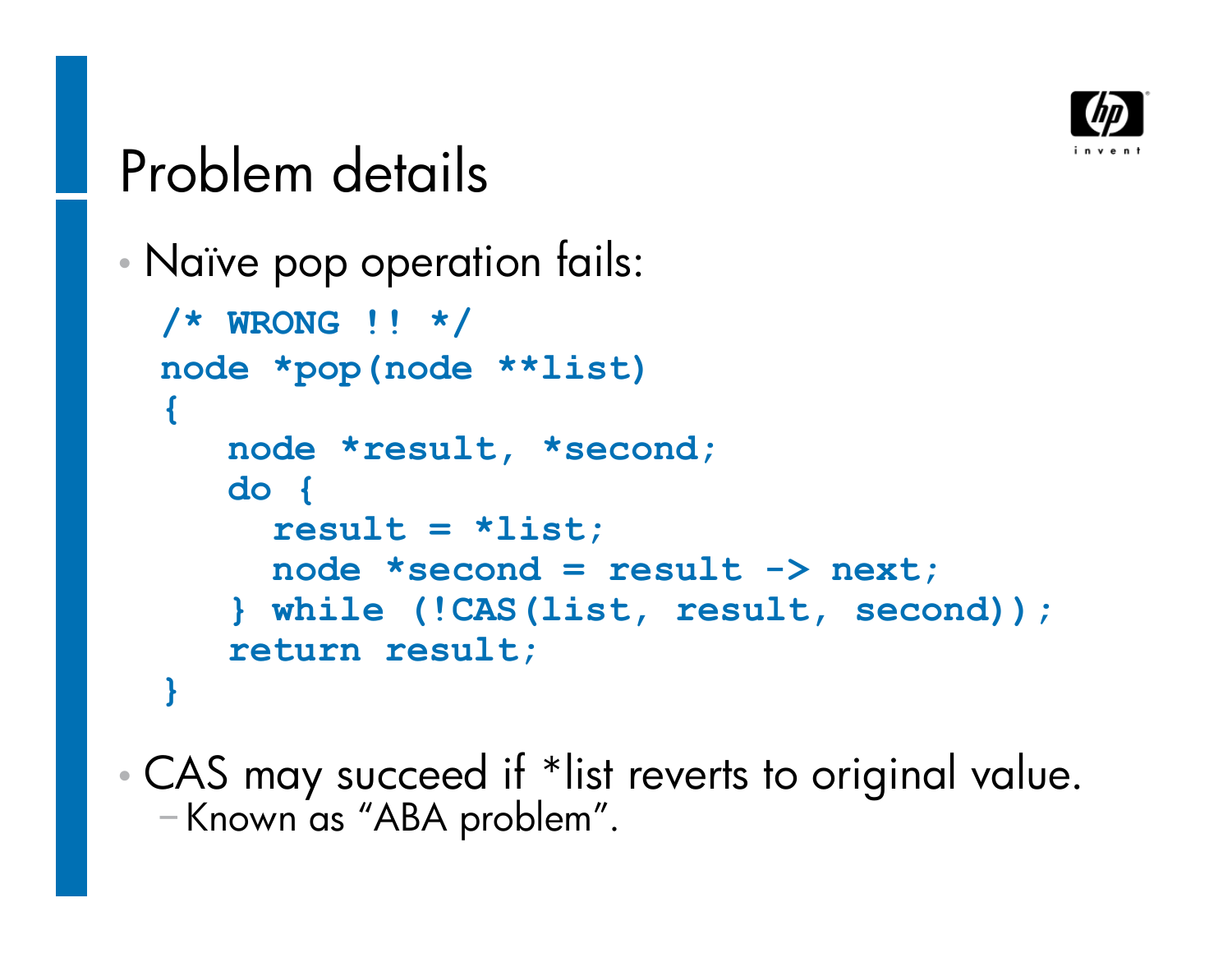

### Our approach

- Combine two techniques and a hack:
	- Don't reinsert list element that another thread is trying to remove.
		- Keep track of such elements in a black-list.
		- Similar to Michael's "hazard pointers".
	- Use very short version numbers.
		- Use nonzero version number only to make a newly inserted item different from a black-listed one.
	- Steal version number space from pointers:
		- Pointers, and list nodes normally have to be at least 4 byte aligned.
		- At least low order two bits of list pointers are zero.
		- Use low order two bits for version number.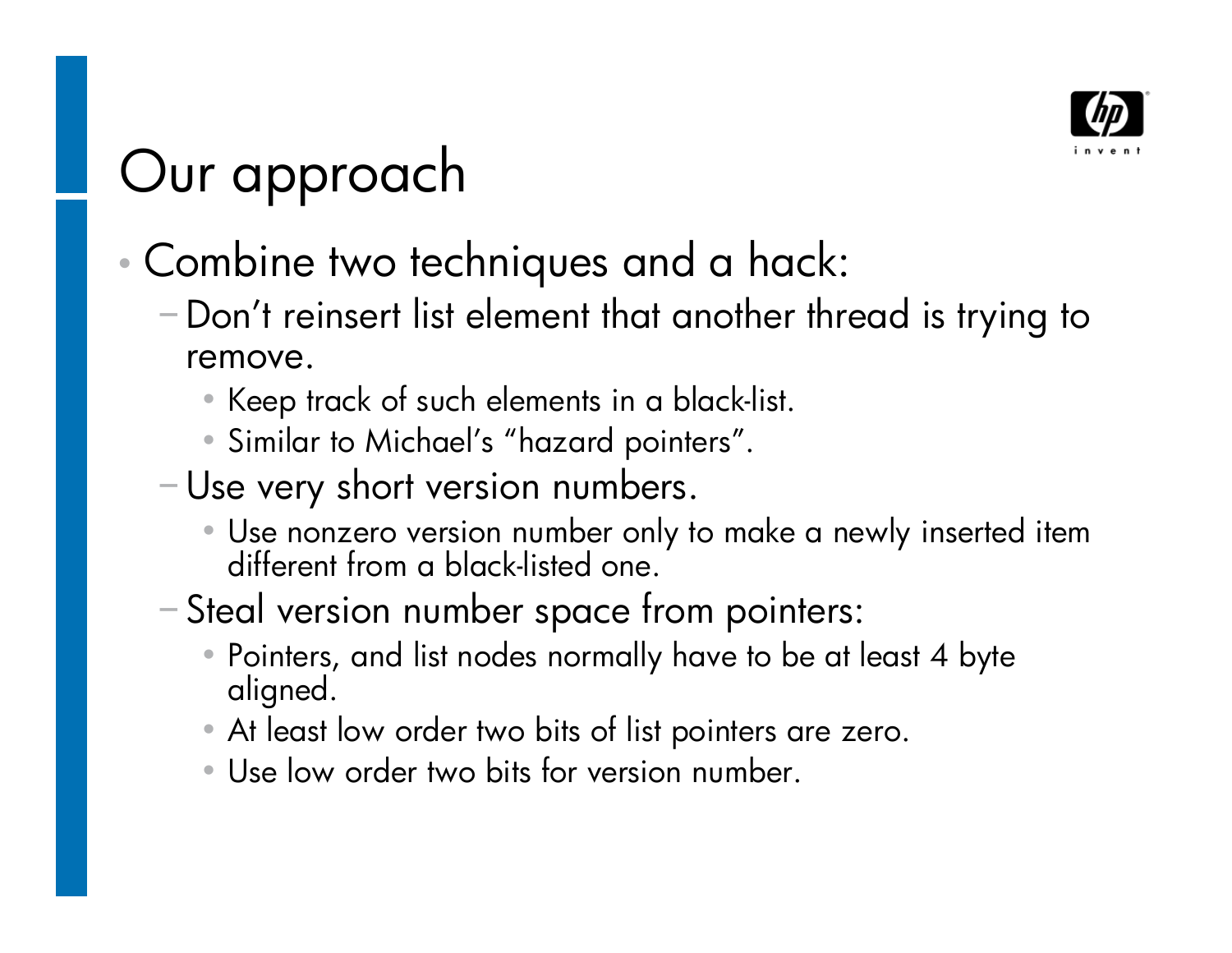

### List header layout

#### **Pointer** ver

**Black-listed Pointer 0 incl. version**

**Black-listed Pointer 1 incl. version**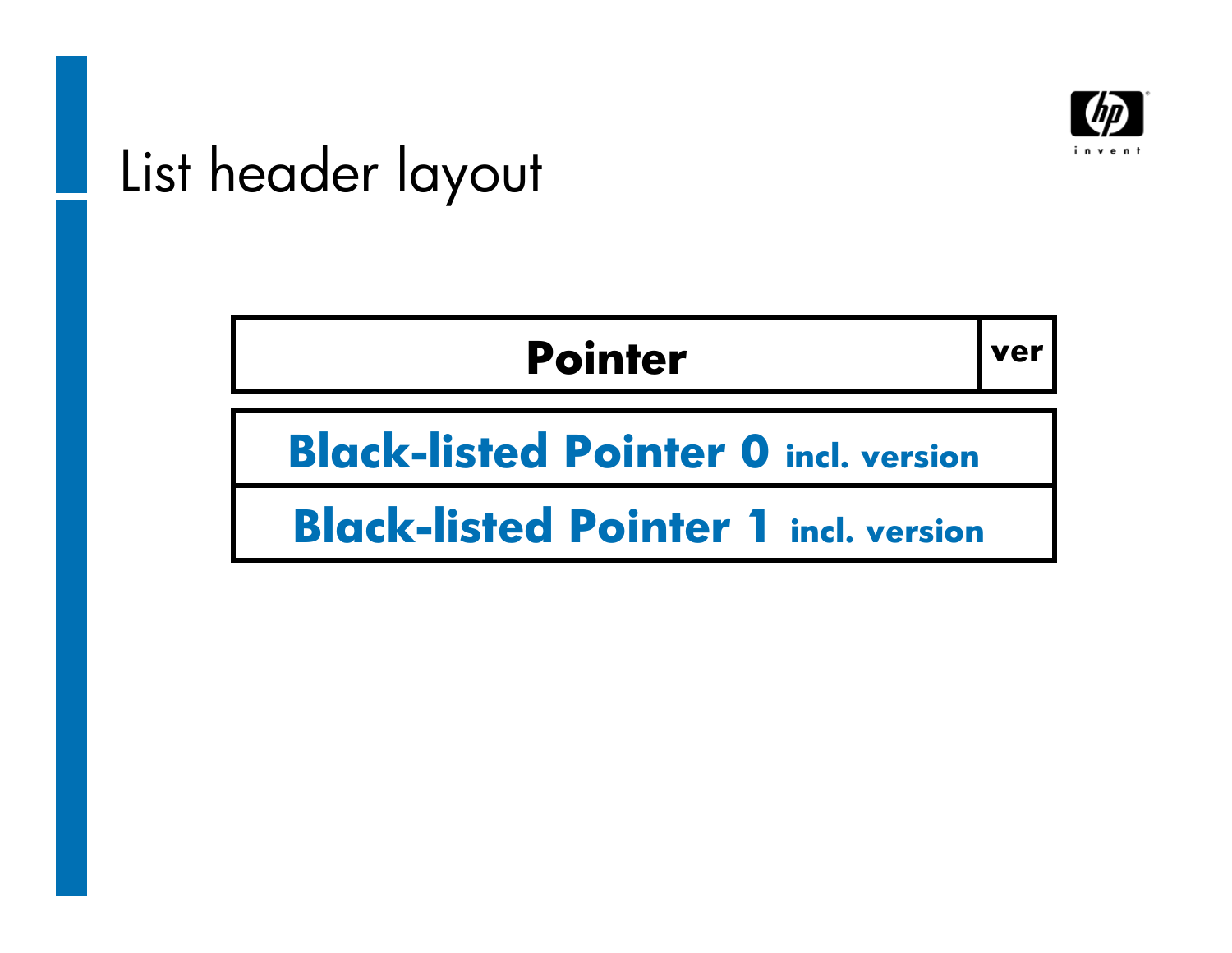

### Our approach (contd.)

- Pop operation:
	- Insert head of list into black-list before attempting removal (requires CAS to find empty slot).
	- Remove black-list element when done.
- Push operation:
	- Check that inserted element is not in black-list.
	- -If it is, increment version (*perturb* pointer), try again.
	- Requires read of black-list (typically 2 words).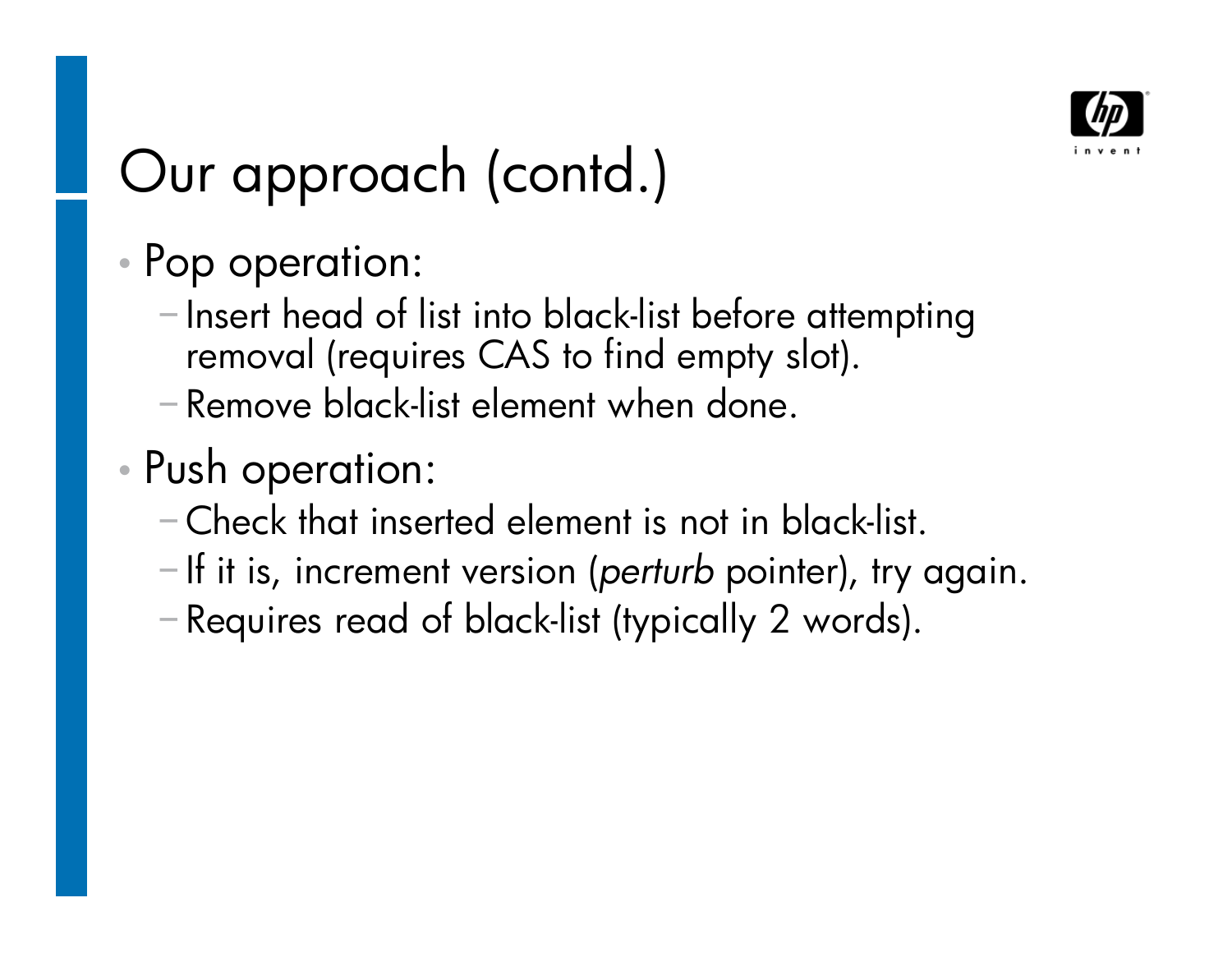

#### The code

```
void push(node *perturbed * list,
       node * element,
       node *perturbed bl[])
\{node *perturbed my_element =
        element;
 retry:
  for (int i = 0; i <= N; ++i) {
    if (b)[i] == my_e dement) {
      my_element =perturb(my_element);
      goto retry;
    }
   }
   do {
    node * perturbed first = *list;
    element -> next = first;
  } while (!CAS(list, first,
                 my_element));
}
```

```
node * pop(node *perturbed * list,
        node *perturbed bl[])
{
   unsigned bl_index;
 retry:
   node *perturbed result = *list;
   for (bl_index = 0; ; ) {
    if (CAS(&(bl[bl_index]), 0, result))
      break;
    if (++b') index > N) bl_index = 0;
   }
   if (result != *list)b[bl index] = 0;
    goto retry;
   }
   node *perturbed second =
               strip(result) -> next;
   if (!CAS(list, result, second)) {
    b|[bl_index] = 0;
    goto retry;
   }
   bl[bl_index] = 0;
   return strip(result);
}
```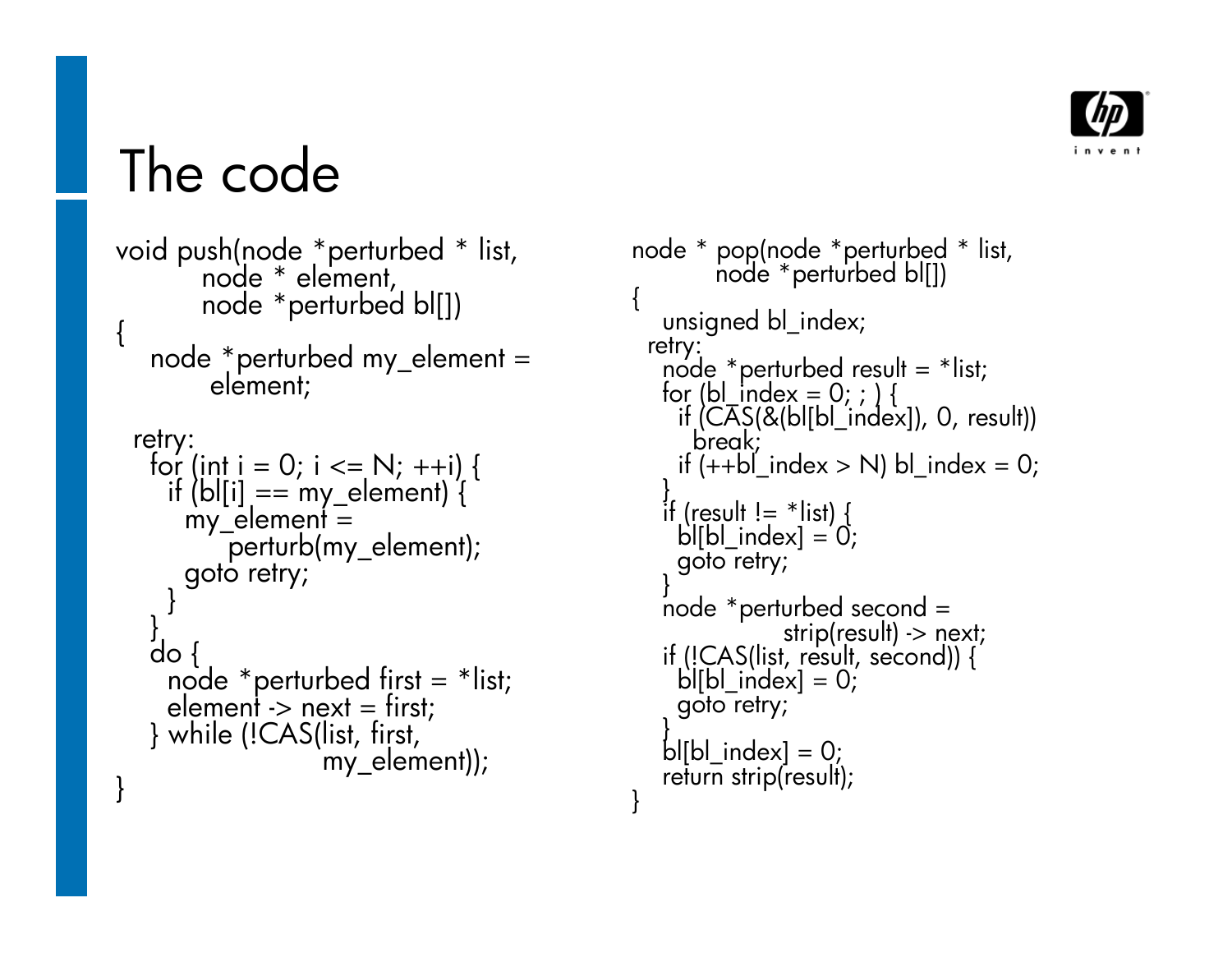#### The real code

```
void
HSD_list_insert(volatile HSD_list_ptr *list, HSD_list_element *x,
                  HSD list aux *a)
{
 int i;
 AO tx bits = (AO t)x;
 H\overline{SD} list ptr next;
 \prime^* No deletions of x can start here, since x is not currently in the \prime/* list.
                                                                             */
retry:
 for (i = 0; i < HSD BL SIZE; ++i)
   {
    if (AO load(a -> list bl + i) == x bits)
     {
     /* Entry is currently being removed. Change it a little. */
       ++x_bits;
       if ((x \text{ bits } 8 HSD BIT MASK) == 0)
        /* Version count overflowed; EXTREMELY unlikely, but possible. */
        x bits = (AO_t)x;
      goto retry;
     }
   }
 \frac{1}{2} x bits is not currently being deleted \frac{1}{2}do
   {
    next = (HSD list ptr)AO load((volatile AO T^*)list);
    x \rightarrow next = next;
   }
 while(!AO_compare_and_swap_release((volatile AO_T *)list, (AO_T)next,
                                                             (AO_T)x_bits));
}
    Exponential back-off
```
#ifdef i386 # define PRECHECK(a) (a) == 0 && #else # define PRECHECK(a) #endif HSD\_list\_element \* HSD<sup>-</sup>list<sup>-</sup>remove(volatile HSD\_list\_ptr \*list, HSD\_list\_aux \* a) { unsigned i; int  $j = 0$ ; HSD\_list\_ptr first: HSD\_list\_element \* first\_ptr; HSD<sup>-</sup>list<sup>-</sup>ptr next; retry: first = (HSD list ptr)AO load((volatile AO  $T$  \*)list); if  $(0 == first)$  return 0; /\* Insert first into aux black list. \*/ /\* This may spin if more than HSD\_BL\_SIZE removals using auxiliary \*/ /\* structure a are currently in progress. \*/ for  $(i = 0; ; )$ { if (PRECHECK(a -> list\_bl[i]) AO\_compare\_and\_swap\_acquire((volatile AO\_T \*)(a-> \_list\_bl+i), 0 (AO\_T)first)) break; ++i; if  $(i == HSD$  BL SIZE ) {  $i = 0$ : AO  $p$ ause $(++j)$ ; } } assert(i >= 0 && i < HSD\_BL\_SIZE); assert(a -> \_\_list\_bl[i] == first);<br>/\* First is on the auxiliary black list. It may be removed by \*/  $\frac{1}{2}$  another thread before we get to it, but a new insertion of x  $\frac{1}{2}$ /\* cannot be started here. \*/ /\* Only we can remove it from the black list. \*/ /\* We need to make sure that first is still the first entry on the  $\frac{\ast}{\ell}$  list Otherwise it's possible that a reinsertion of it was /\* list. Otherwise it's possible that a reinsertion of it was \*/ /\* already started before we added the black list entry. \*/ if (first != (HSD\_list\_ptr)AO\_load((volatile AO\_T \*)list)) { AO\_store\_release((AO\_T \*)(a->\_\_list\_bl+i), 0);  $got\overline{o}$  retry; } first\_ptr = HSD\_REAL\_PTR(first); next = (HSD\_list\_ptr)AO\_load((volatile AO\_T \*)&(first\_ptr -> next) if (!AO\_compare\_and\_swap\_release((volatile AO\_T \*)list, (AO\_T)first,  $(AO$  T)next)) { AO\_store\_release((AO\_T \*)(a->\_\_list\_bl+i), 0);  $got\overline{o}$  retry; } assert(\*list != first); /\* Since we never insert an entry on the black list, this cannot have \*/ succeeded unless first remained on the list while we were running.  $*$ / /\* Thus its next link cannot have changed out from under us, and we\*/  $\prime$ \* removed exactly one entry and preserved the rest of the list.  $/*$  Note that it is quite possible that an additional entry was /\* inserted and removed while we were running; this is OK since the \*/ /\* part of the list following first must have remained unchanged, and \*/  $/$ \* first must again have been at the head of the list when the /\* compare\_and\_swap succeeded. \*/ AO\_store\_release((AO\_T \*)(a->\_\_list\_bl+i), 0); return first\_ptr;

}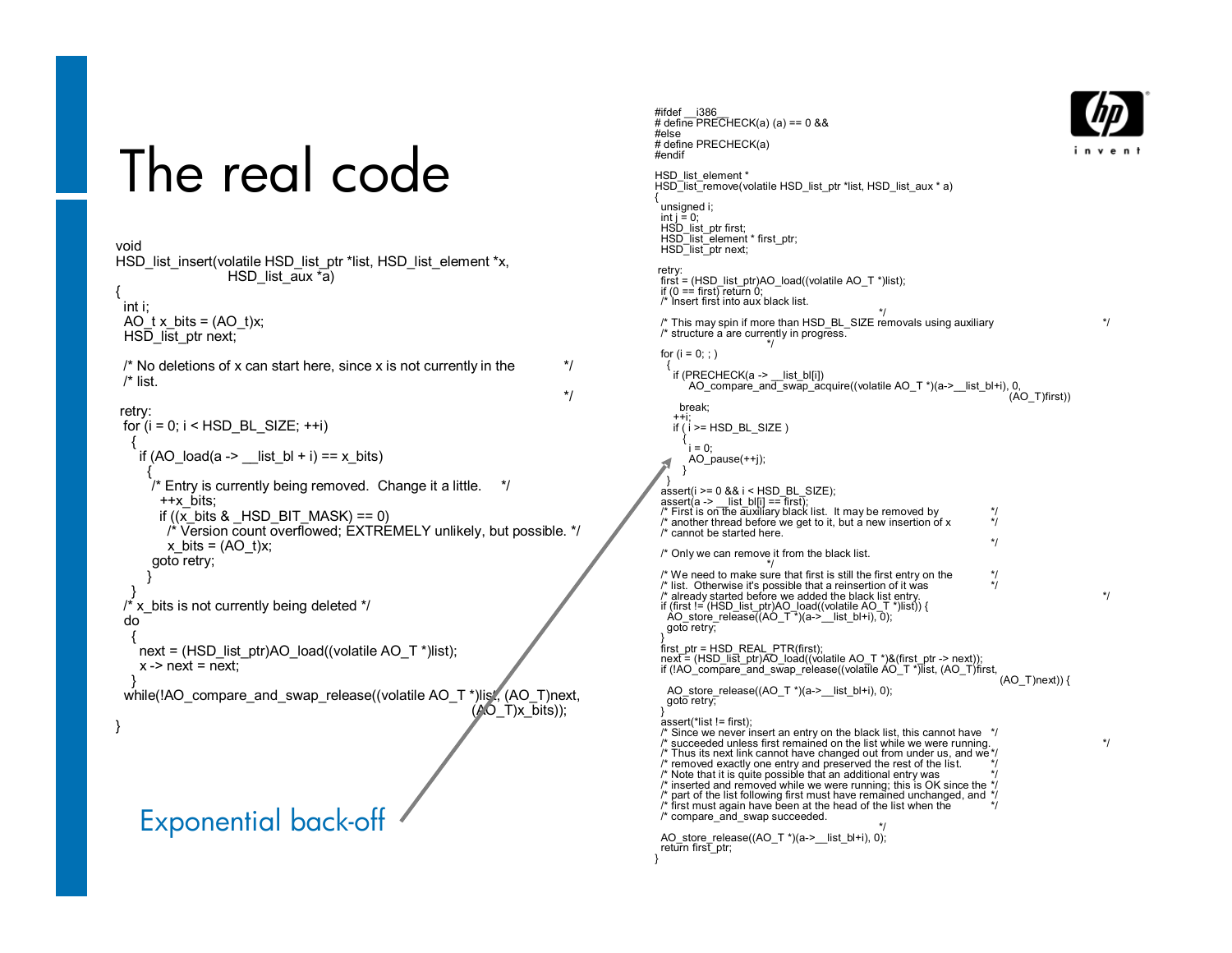

## The benchmark

- The *i*<sup>th</sup> of *n* threads alternately:
	- Pops *i* elements of the stack.
	- Pushes the *i* elements back onto the stack.
- All threads terminate at the end of their cycle when a global counter indicates a total of more than a million completed push and pop operations.
- Check that stack is permutation of original.
- Intentionally somewhat irregular.
- We report times in milliseconds (lower is better).
- Log scale to accommodate older **pthread\_mutex\_lock** implementations.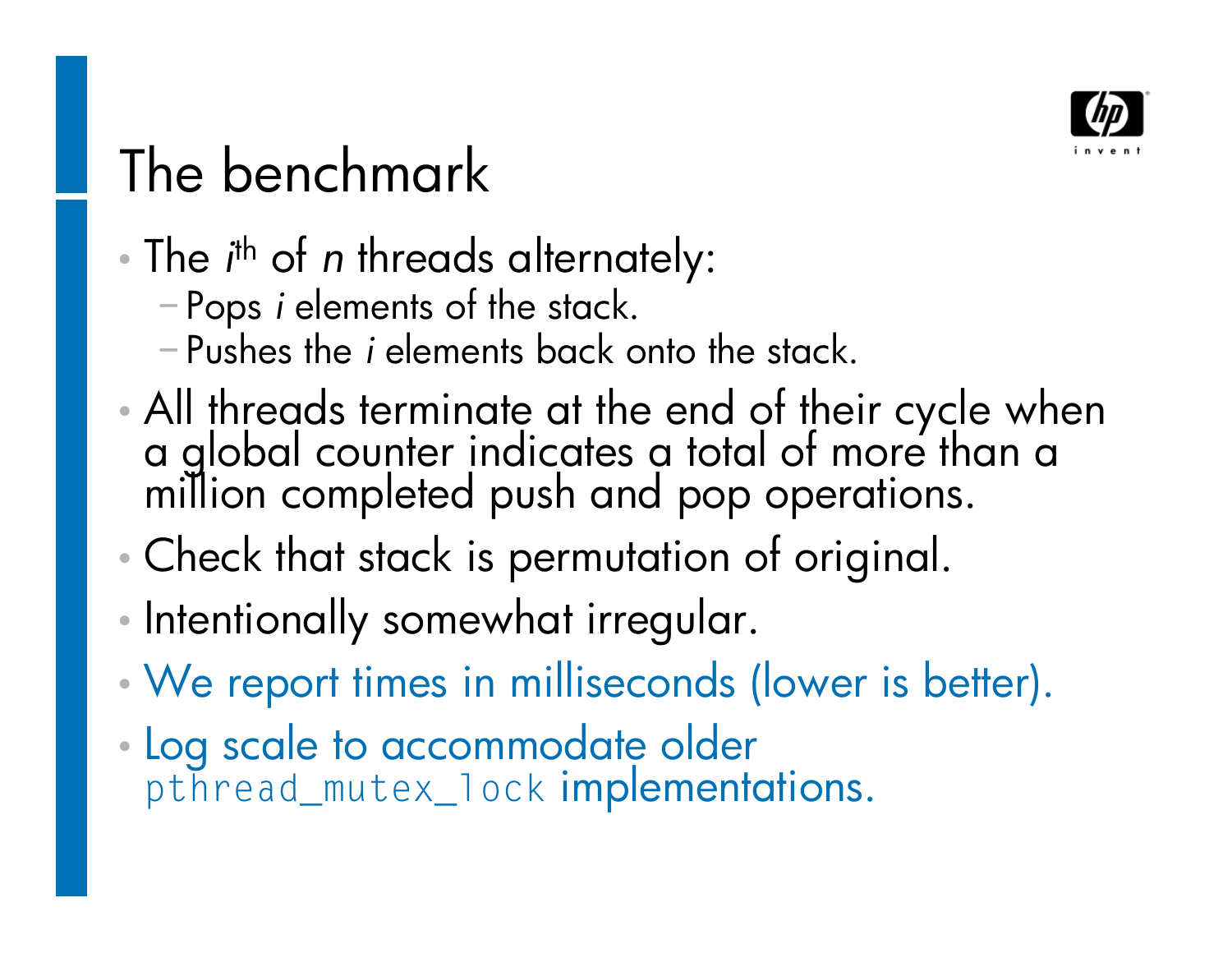#### Benchmark execution time (2xPII/266, RedHat8)





**# of threads**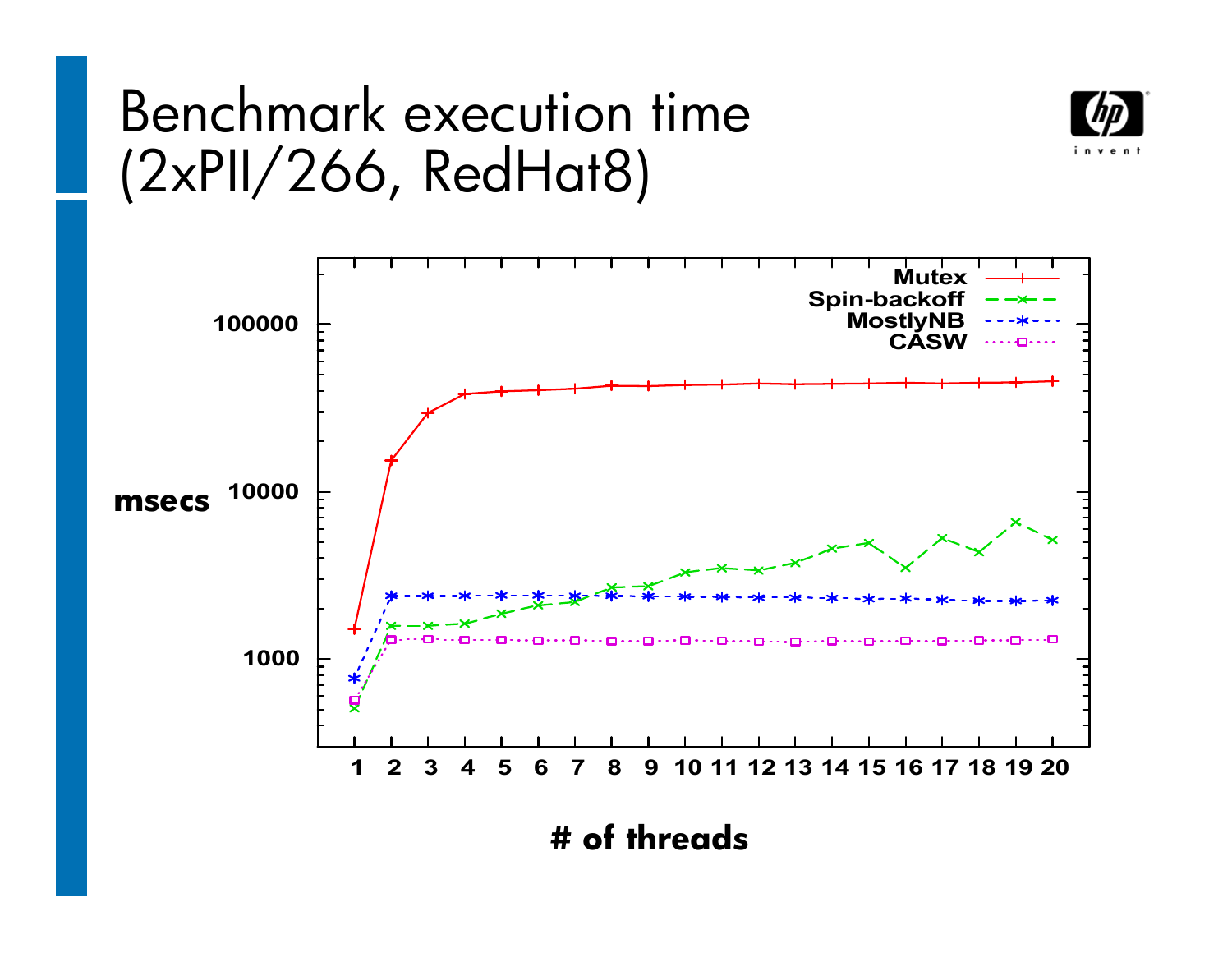#### Benchmark execution time (4xPPro/200, RedHat 9, NPTL)



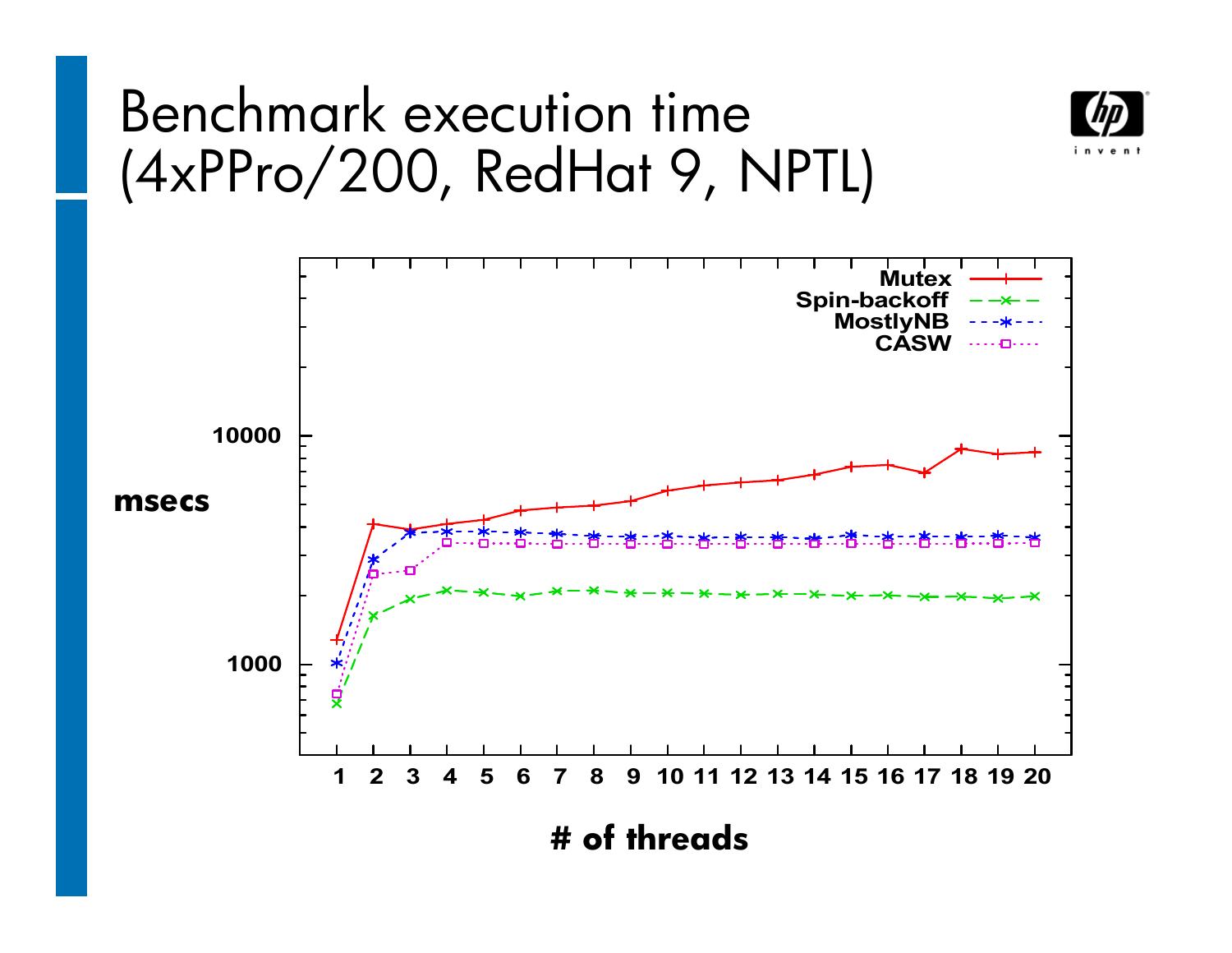#### Benchmark execution time (2xP4 Xeon 2GHz, RedHat 7.2)





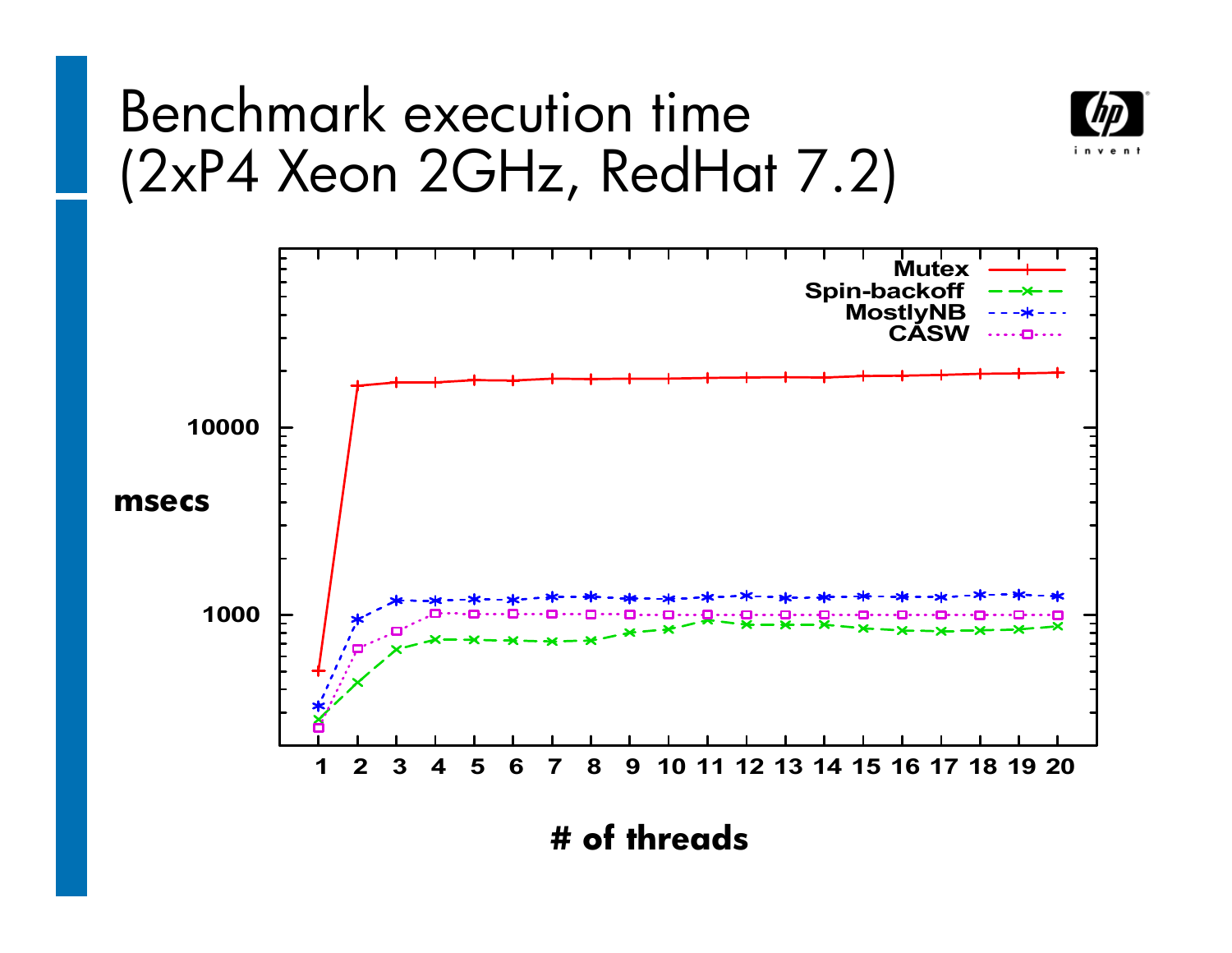#### Benchmark execution time (4x Itanium 2, Debian Linux, NPTL)





**# of threads**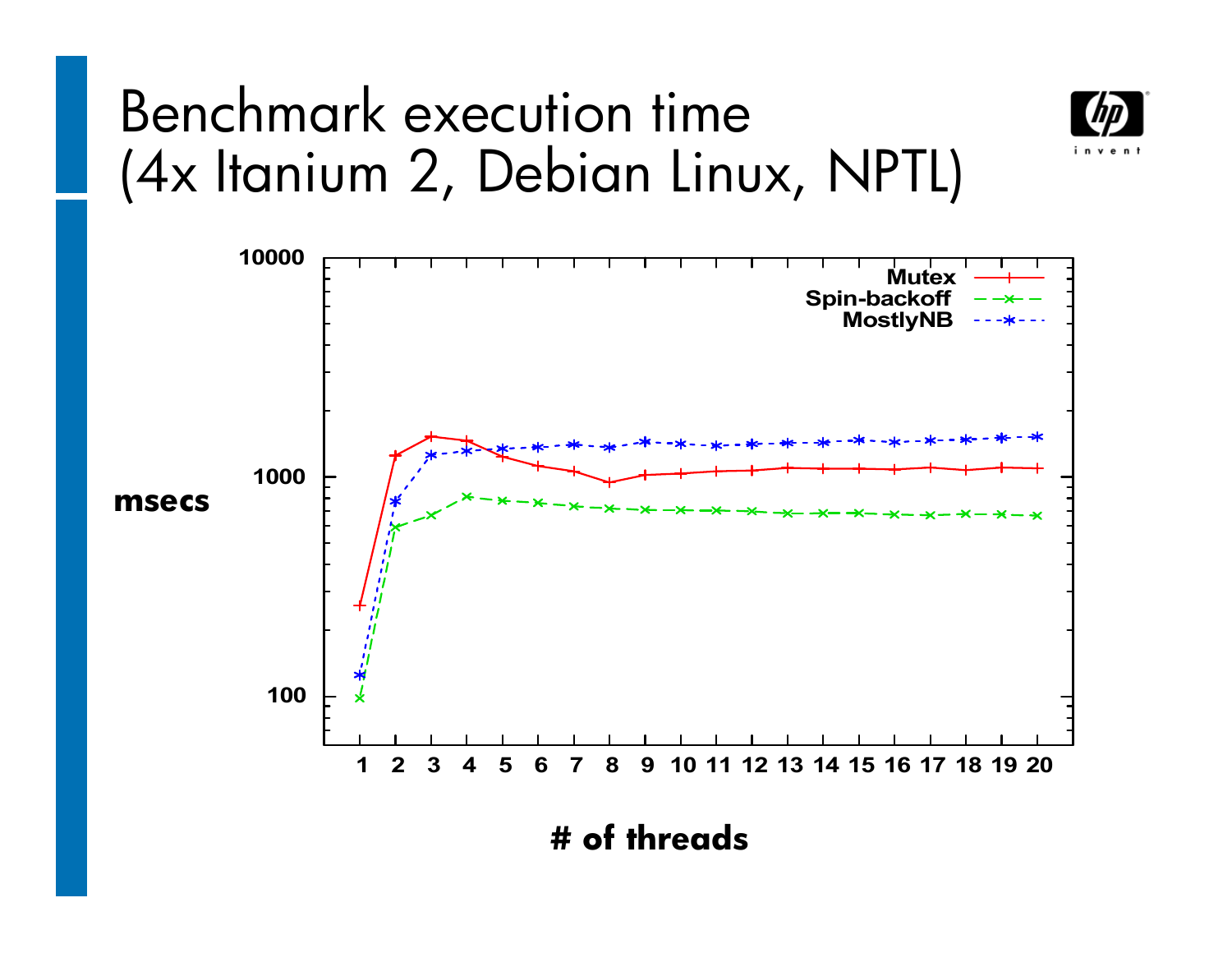

### Conclusions

 Performance is competitive with other good synchronization techniques And far better than some.

- Wide CAS is better, but sometimes unavailable.
- Performance of almost non-blocking algorithm is close.
- Many applications can be written for almost nonblocking algorithm, and can thus use either.